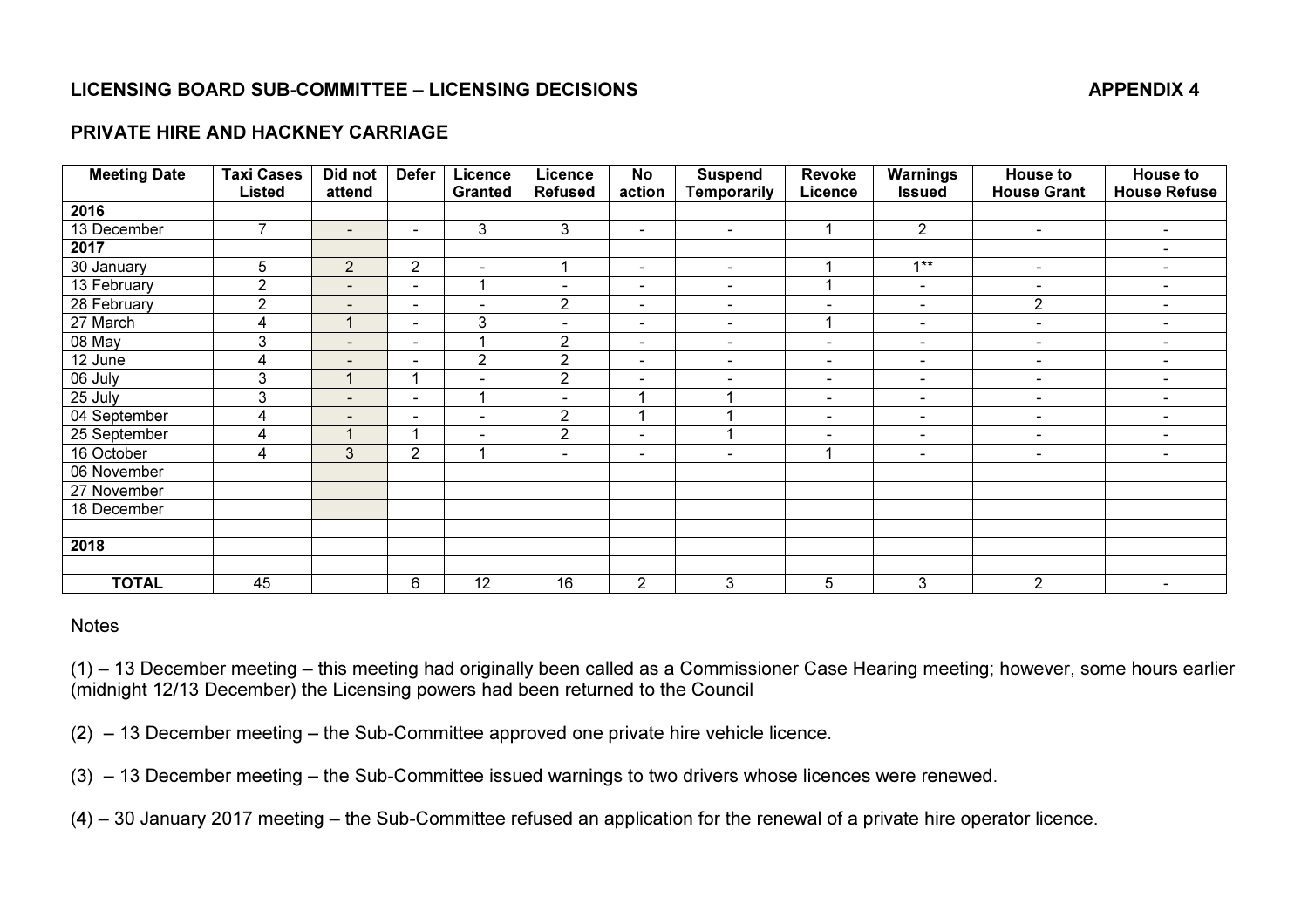(5) – \*\*30 January 2017 meeting – the Sub-Committee, upon review of a driver's licence, decided to remind the driver of the Licensing Policy requirements in respect of the use of CCTV cameras within licensed vehicles.

(6) – 30 January 2017 meeting – the Sub-Committee exceptionally allowed an applicant to licence a vehicle up to the age of seven years.

(7) – 13 February 2017 – the Sub-Committee approved one request for an "Executive" car not to have to display the licensed vehicle plate.

(8) – 13 February 2017 – the Sub-Committee refused two applications for exemption from the Licensing Policy requirements in respect of the installation of CCTV cameras within licensed vehicles.

(9) – 28 February 2017 – the Sub-Committee approved one application for a permit to undertake a performance of hypnotism.

(10) – 28 February 2017 – the Sub-Committee approved one request for an "Executive" car not to have to display the licensed vehicle plate.

(11) – 27 March 2017 – the Sub-Committee refused an application for exemption from the Licensing Policy requirements in respect of the age of a licensed vehicle.

(12) – 27 March 2017 – the Sub-Committee deferred all three applications for House-to-House collection permits and requested further information.

(13) – 27 March 2017 – the Sub-Committee decided, exceptionally, to extend a driver's licence for a period of three months and required the driver to complete all aspects of the driver's licence application process in that time.

(14) – 12 June 2017 – the Sub-Committee approved one request for an "Executive" car not to have to display the licensed vehicle plate.

(15) – 25 July 2017 – the Sub-Committee suspended a driver's licence until such time as the driver had completed a speed awareness course.

(16) – 04 September 2017 – the Sub-Committee suspended a driver's licence until such time as the driver had completed a practical driving test to DVLA standards.

(17) – 25 September 2017 – the Sub-Committee suspended a driver's licence until such time as the driver had completed a practical driving test to DVLA standards.